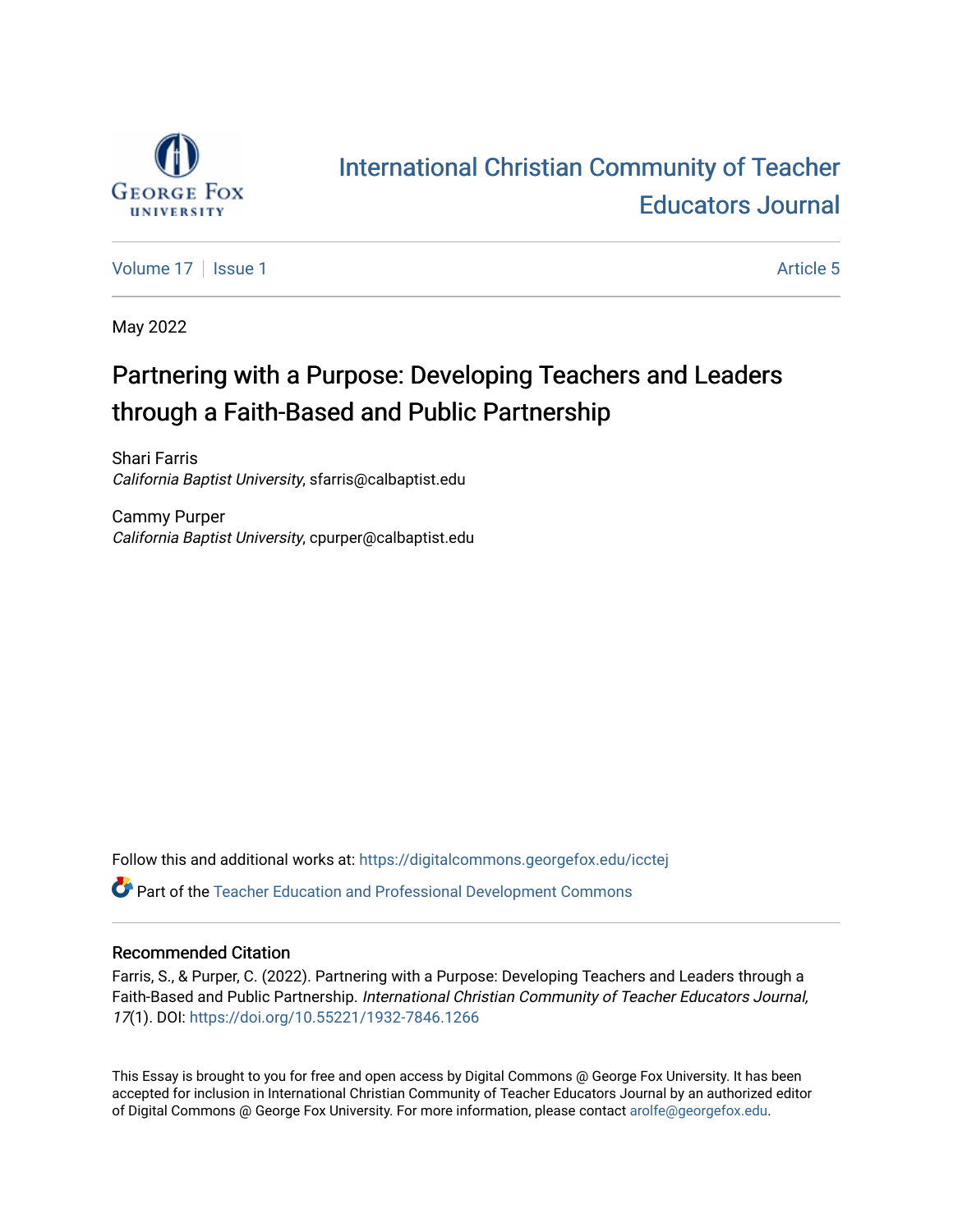### Partnering with a Purpose: Developing Teachers and Leaders through a Faith-Based and Public Partnership

#### Abstract

The challenges of maintaining a strong teacher pipeline are significant and have far-reaching consequences. Teachers who receive effective training, mentor support, and meaningful professional development are more likely to remain in the field. One way of supporting new teachers is through the development of public-private partnerships. This essay describes and discusses the successful partnership established between a faith-based university and a local school district to provide educational and training opportunities to new teachers.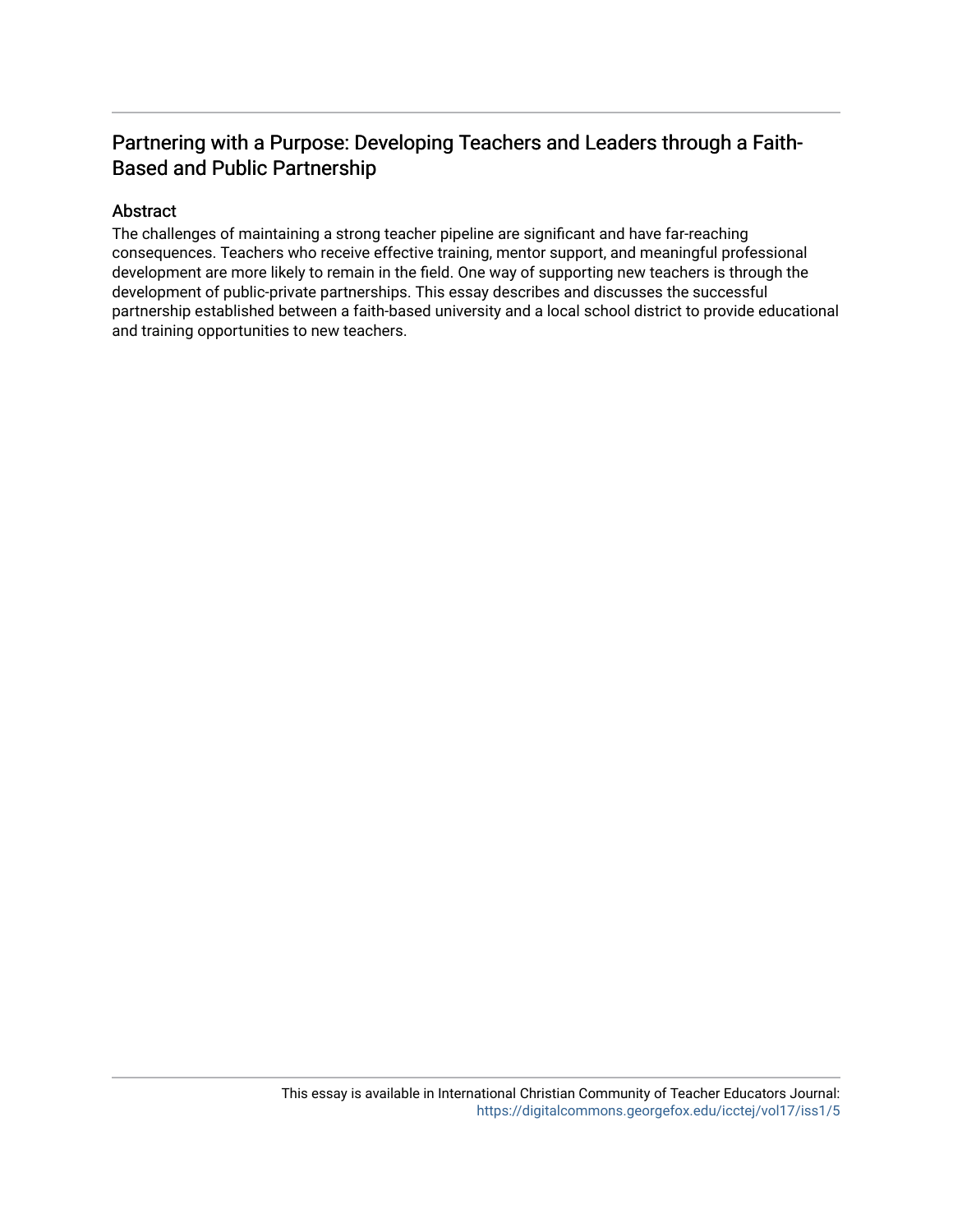

**Supporting Christian Scholarship And Service** 

# **Partnering with a Purpose: Developing Teachers and Leaders through a Faith-Based and Public Partnership**

*Dr. Shari Farris, California Baptist University*

*Dr. Cammy Purper, California Baptist University*

s former classroom teachers and higher education faculty members, we understand the urgency of ensuring new classroom **A** stormer classroom teachers and ingited<br>education faculty members, we underst<br>teachers have access to ongoing professional development and educational advancement. Ideally, these experiences build upon prior knowledge and classroom experience, collaboratively activate new learning, promote inquiry and scholarship, consider teacher selfefficacy, and apply to practice. According to Francois (2020), teachers' perception of their preparation path greatly influence their confidence and competence in the classroom. In many areas of the country, the difficulty of retaining new teachers remains persistent (Sutcher et al., 2018). The teacher shortage in our state, California, is at a critical level (Carver-Thomas et al., 2021). According to the National Center for Education Statistics (2015), around 16% of the national teacher workforce leaves the profession or changes schools every year. Teachers without high-quality preparation quit the profession at 2-3 times the rate of those who receive rigorous preparation with embedded and ongoing professional development, training, coaching, and support (Sutcher et al., 2018). A lack of highly qualified teachers and school leaders disproportionately impacts high-poverty schools and the most vulnerable populations. Additionally, many urban districts find it challenging to attract and retain highly qualified educational leaders and classroom teachers, especially in the content areas of mathematics, science, and special education (Sutcher et al., 2018). According to Sutcher et al. (2018), such shortages can undermine student achievement, the

implementation of new standards, and the ongoing work necessary to address educational disparities based on race, income, or disability.

Some institutes of higher education and school districts have responded to the need to help strengthen the teacher pipeline with innovative relationships to support and sustain new educators and leaders.

> *One way to encourage and serve new educators is to help them build practitioner confidence and support their growth through engagement with these purposeful districtuniversity partnerships. These partnerships can be invaluable as they provide a collaborative path to meet the diverse and evolving needs of new and developing teachers and leaders.*

The purpose of this essay is to describe and discuss a public-private partnership created by

**Dr. Shari Farris, Associate Professor of Education, California Baptist University, sfarris@calbaptist.edu**

**Dr. Cammy Purper, Professor of Education, California Baptist University, cpurper@calbaptist.edu**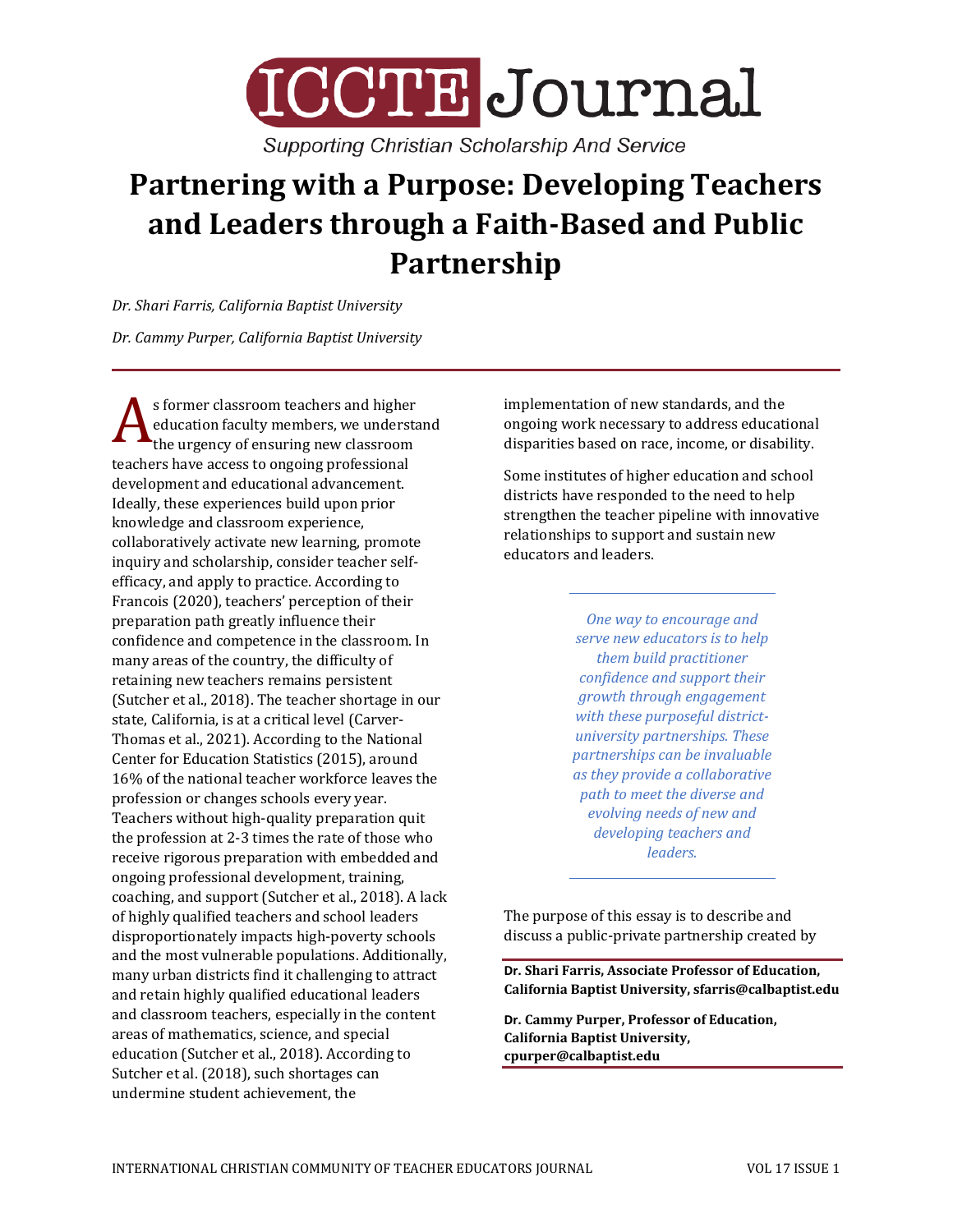our faith-based university with the local county office of education to strengthen the teacher pipeline in our community. This partnership, which links our private, faith-based education program with a local public entity, has operated successfully for the past decade and benefits developing teachers, school district personnel, and our university higher education programs. In addition to describing the development, benefits, and nature of this public-private collaboration, we provide suggestions for program design for other entities interested in pursuing similar ventures in their communities. Finally, we explore future ideas for continued growth in our partnership program.

#### **The Partnership**

Nearly a decade ago, the online division in our faith-based university established a collaborative partnership with the local county office of education. This office of education has a program that provides an opportunity for new teachers in several county school districts who have an undergraduate degree and hold a Preliminary or Level I credential to earn their Clear or Level II teaching credential through inquiry, study, and practice in a teacher induction program. These district-based induction programs offered throughout the state provide new teachers a jobembedded two-year course of study toward earning their credential. There are induction programs for both general education and educational specialists or special education. The state commission on teacher credentialing approves and provides oversight for these induction programs. Throughout the two-year program, participants receive mentoring from highly trained practicing educators currently in the field. The program is individualized, collaborative, and growth-oriented, as participants adopt a mindset of continuous improvement. The coursework in the induction program encourages students to think simultaneously about their current work as practitioner-learners and set goals for future contributions to the profession. The vision, goals, and purpose of this type of program are important to note as we further describe our collaborative relationships with these district-led programs.

This public-private partnership began over a decade ago. It originated when our state began requiring an Autism certificate for all special education credentialed teachers. Recognizing that the demand for the certificate would be high, our university's online division began offering courses leading to the certificate and started to develop relationships with school district and office of education representatives in order to market the program. For several years, the certificate was very popular with local teachers. Eventually, the content for the Autism certificate was integrated into teacher preparation programs statewide and the demand for a separate certificate began to decline. Fortunately, by the time the certificate program was discontinued, many positive relationships had formed between leaders in our division and the county office of education. Through the implementation of the Autism certificate, our university developed a reputation for delivering high-quality professional development to educators. In reviewing the literature on best practices, credibility, reputation, good relationships, and clear communication have all been identified as essential components of successful public-private partnerships (Seghal & amp; Dubey, 2019). Implementing the Autism certificate provided a space for these elements to develop between our division and the local office of education, which established a good foundation for a strong partnership.

According to Hodge and Greve (2007), the definition of a public-private partnership varies. They further explained that these partnerships can be "loosely defined as cooperative institutional arrangements between public and private sector actors" (Hodge & Greve, 2007, p. 545). There is a long history of cooperation between public and private entities in the United States. For example, the transcontinental railroad resulted from such a partnership (Kee & Forrer, 2012). The modern idea of private-public partnerships came into being in the United States in the 1990s, and by 2007 approximately 1000 of these relationships were formed annually (Custos & Reitz, 2010). Although we are a Great Commission university dedicated to sharing the Gospel, we have been open to and successful in collaborating with secular organizations in developing partnerships based on mutual goals.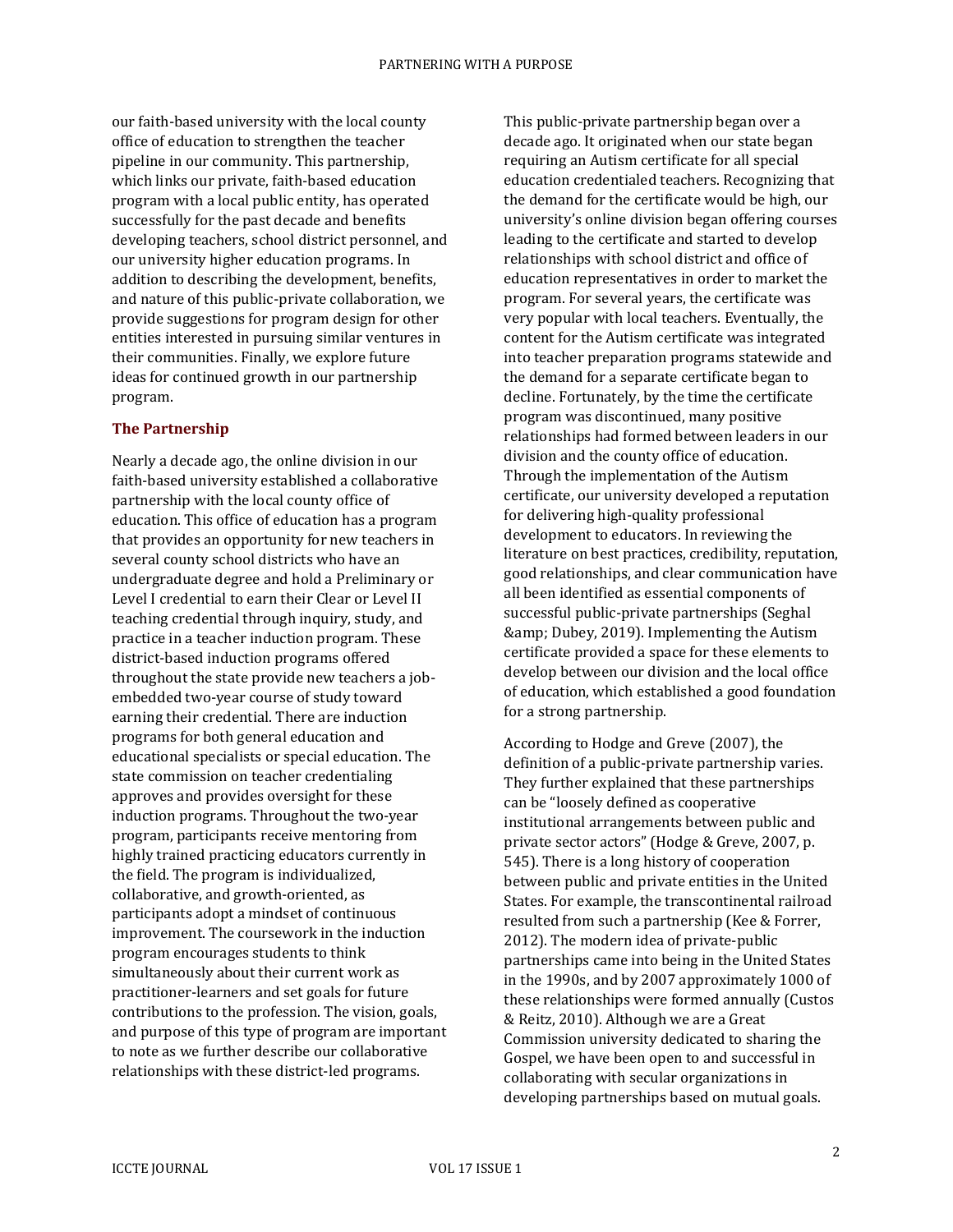For the past decade, our university and county office of education have supported each other in meeting our respective goals by focusing on the specific shared goals of developing highly trained educators who are ready to serve students, families, and communities.

Over time, the relationship between our division and the county office of education has become increasingly dynamic and interdependent. About seven years ago, county education representatives reached out to us about the possibility of a new means of collaborating. They shared that many of the teachers who have completed their induction program and earned their teaching credential desired to earn a graduate degree. Recognizing this as a valuable convergence of mutual goals, representatives from the districts and county and our university worked together to develop a degree program for induction candidates. As teacher educators, we believed we could make a positive contribution to our local educational community by developing a partnership designed to meet teachers' desire for ongoing education. Undoubtedly, district officials also felt that the additional educational opportunities made available to their teachers through the partnership had the potential to yield positive outcomes. Currently, our programs are an extension of the teacher education and induction process established within the local office of education, which has collaborated with the teaching commission in our state and grants credentials to teachers completing their intern and induction programs. In turn, we offer additional options for teachers who want to seek continued education beyond these programs by earning a master's degree. This additional education and training strives to bolster the knowledge and skills of newer teachers in our community and provide teachers with the opportunity to increase their salary, since earning a master's degree moves them up on the pay scale in their school district.

Like other district-university partnerships, our partnership allows students to receive block credits toward a master's degree for their work in induction. It is also a way for the university to play a purposeful role in strengthening the teaching profession at the local level. Although the problem of teacher attrition is a multifaceted, complex one,

effective teacher education and induction programs that provide support for new teachers have been shown to increase teacher retention (Picucci, 2016). By enrolling in the master's degree program created for the partnership, new teachers earn university credit for their districtrelated induction activities and take additional courses to earn a graduate degree. At the university, faculty members review a candidate's practitioner portfolio completed during induction as part of the assessment plan for our master's in education degree courses. Faculty also review the candidates' work on their professional goals, content-specific outcomes, and feedback from professionals working with them throughout induction. These documents often include notes from mentors, evidence of goals and growth, and artifacts from the reflective inquiry process as they complete the requirements to earn a teaching credential. Participants from these partnership induction programs are well-trained and reflective educators looking for continuous learning, career advancement, and ways to collaborate with other practicing educators.

Because they enroll in our graduate program as part of the partnership we have formalized, participants also receive a tuition discount specified as part of the agreement between the university and the county when the partnership was formed. This means that new teachers pay fewer out-of-pocket expenses for advancing their education in our division, which provides additional incentive for teachers to choose our local program over other graduate programs in the area. There are other financial incentives for new educators to further their education. According to a recent report from the National Center for Education Statistics (2019), educators with a graduate degree can earn up to 15% more in annual salary, depending on the salary schedule for their district or state. Regardless of the motivation, new educators need access to growthoriented training and professional development after fulfilling their credential requirements. Our partnership offers this through the provision of affordable graduate courses that allow teachers to engage with a supportive community of learners to improve their skills.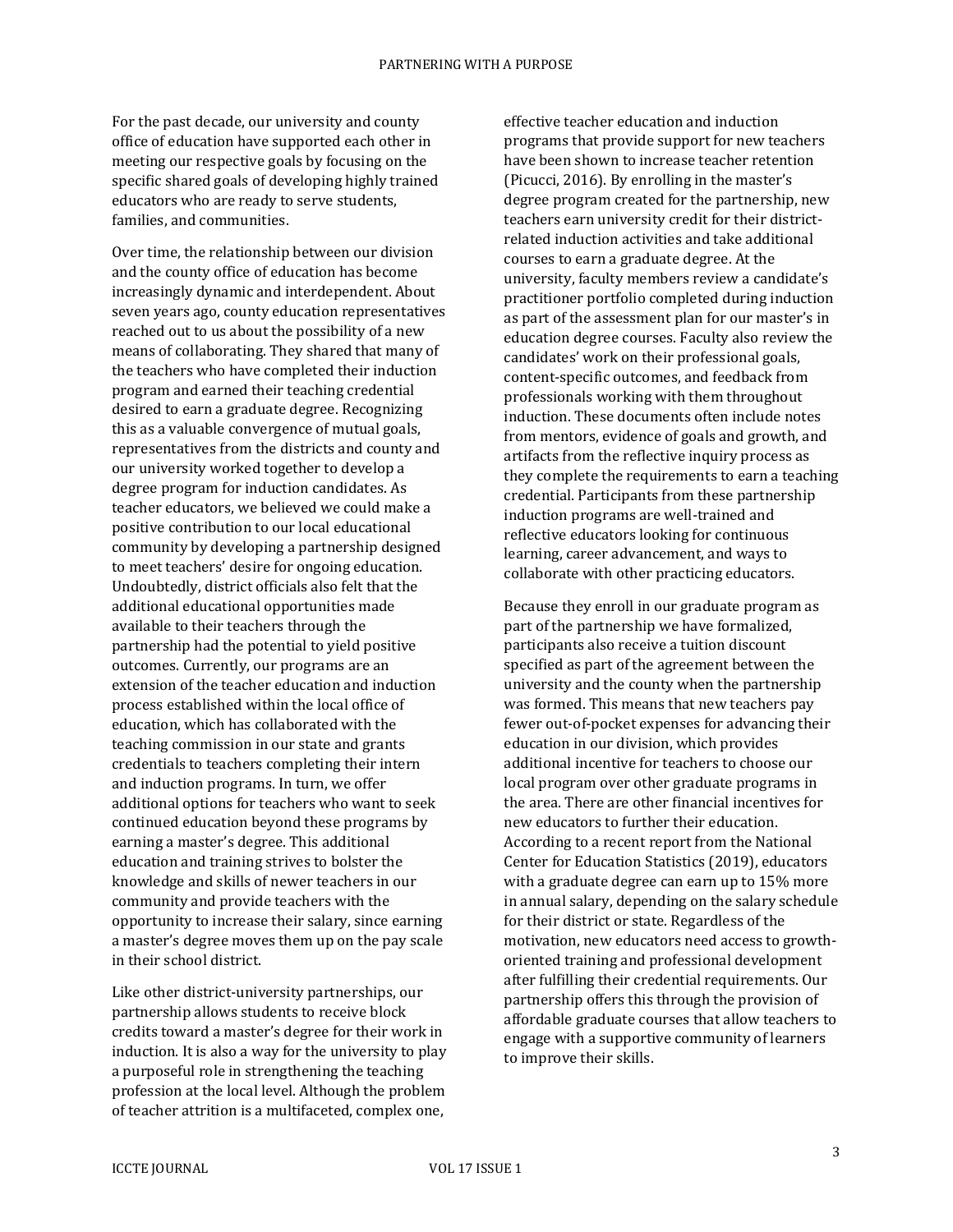#### **Leveraging Shared Goals and Objectives**

*At first glance, a faith-based university and a public school district may not appear to be natural choices for a partnership of this nature. However, as Christian educators we have experienced many benefits of partnering with secular organizations, and furthermore we believe it to be consistent with our faith as described in Romans 12:6: "Having gifts that differ according to the grace given to us, let us use them."*

As a faith-based university, our missional goals seek to prepare students to be academically prepared, biblically rooted, globally minded, and equipped to serve. Additionally, program-specific goals for our department of education seek to equip educators with the knowledge, skills, and dispositions needed for professional excellence to serve their communities as teachers and leaders. When forging the first partnership with the school district, it was helpful to look at their mission and vision statements to identify alignment and common purpose. The vision and mission of the school district communicates a commitment to ensure the success of all students through extraordinary service, support from highly qualified teachers, administrators, and staff, and to develop partnerships with other educational agencies, community and civic groups, parents, and students. Additionally, the district's core values focus on relationships, communication, and addressing the unique needs of all students. We find all these characteristics to be in alignment with our own goals and mission for serving and preparing students.

In the initial stages, we discussed the shared aspects of our goals, values, and mission statements in conversations about a potential partnership. We also shared program-specific objectives to ensure alignment. We found that frontloading these conversations in the initial

stages of forging such partnerships is essential. Focusing on our common goals and those values that we share helps bring purpose and clarity to the partnership. Developing these partnerships is a collaborative process, and key representatives from both organizations should be part of the initial conversations. Leaders from the recruitment and enrollment team, faculty, and academic leadership play an essential role in representing the university. District leaders in these conversations typically represent teachers, district trainers, administrators of partnering programs, and related staff. Having a representative group of collaborators helps to streamline communication should there be targeted issues that need to be addressed. For example, a student who completed the district induction program but waited a few years before continuing their education may have misplaced their coursework or digital portfolio from induction. In collaboration with enrollment services at the university, district induction officials, and academic leadership, we work to confirm the student's successful induction completion and help them gather the necessary documentation. We have also found that ongoing communication and periodic confirmation of the renewal of the partnership parameters, entailing reflection, program review, and sometimes revision is necessary to the success of the partnership. Our faculty volunteers to serve on district advisory boards to keep up with district initiatives or changes to their induction program. There is consistent communication between university enrollment, recruitment, and key district leaders.

> *In our experience, faith-based universities partnering with public organizations toward shared or common goals need not set their faith-based identities aside.*

Daniels and Gustafson (2016) described the missional work of faith-based universities and the importance of finding ways to actively work toward the public good while serving and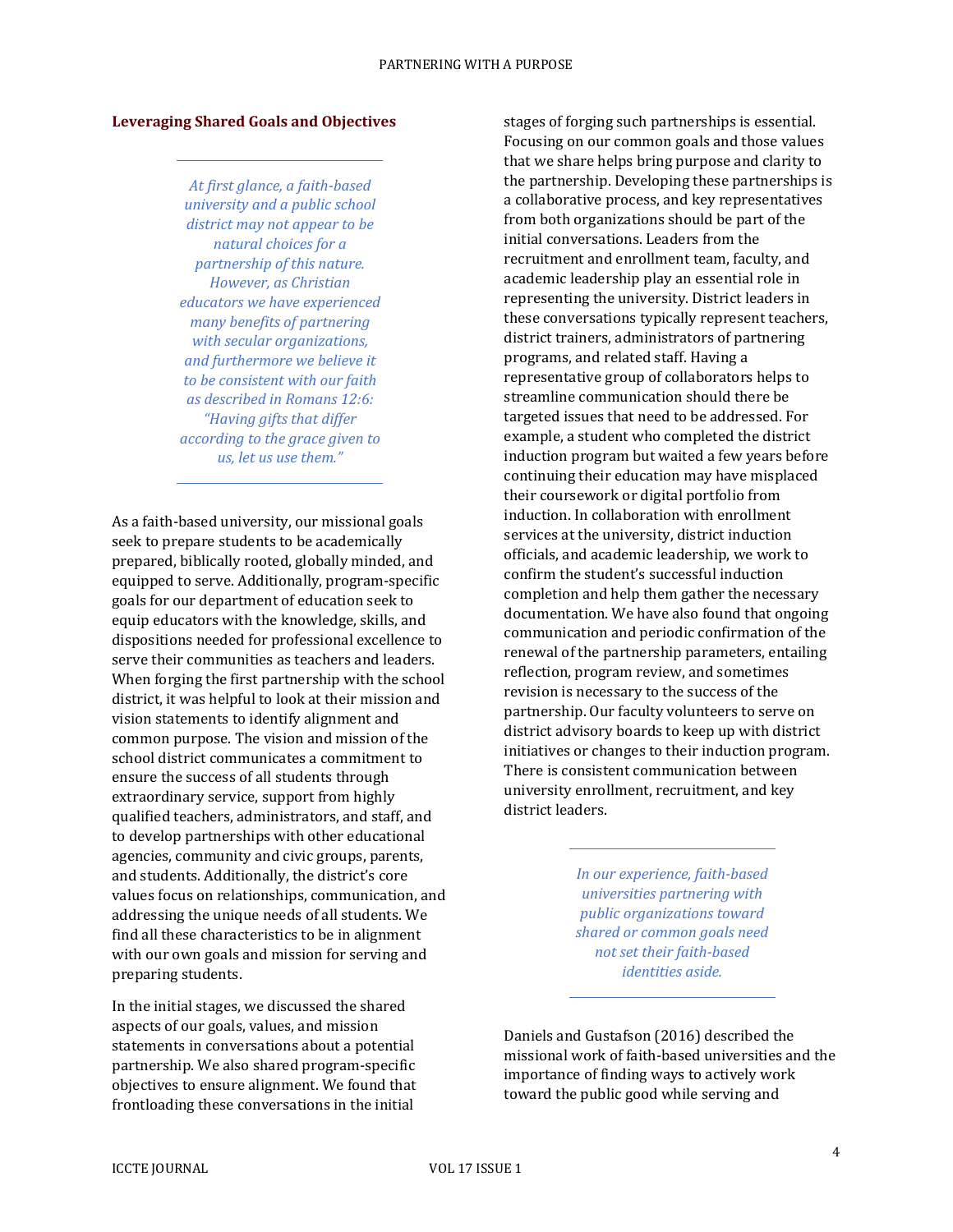engaging communities. We recognize that the diverse group of newly trained educators who enroll in our courses after induction come from varying faith backgrounds. Many are attending a Christian university for the first time. Our courses have relevant and clear faith integration threaded throughout the degree program. We believe in providing an inclusive space for students to explore faith, values, and ethics as they relate to their work as an educator. In their article on faith integration in the online classroom, Purper et al. (2020), cautioned against the assumption that all students will understand or be receptive to faith integration. "Relying solely on Bible verses or biblical terms and concepts can inadvertently isolate students who are not secure in navigating or interpreting the Bible" (Purper et al., 2020, p. 8). Through reflective assignments, scenariobased reasoning, and the exploration of worldviews, students enrolled in the partnership program have an opportunity to explore how faith and ethics align or even conflict with their work as an educator. We have found that our partnerships with public schools reinforce our commitment to the goals and responsibilities of training, mentoring, and developing educators. Moreover, these collaborative relationships offer us a way to strengthen the teacher pipeline and meet the missional goals of the university to equip students to serve through rigorous academic preparation in a faith-based environment.

#### **Designing Programs to Support Teacher Education Students**

In addition to addressing research and best practices to improve teaching and learning, curricula in ongoing continuing education programs should also reflect the various roles developing teachers and leaders will assume in their careers. Students seeking continuing education often are looking forward to other ways to contribute to the profession. Many students have a heart for their local schools and communities and are eager to find additional ways to use their training to serve. As part of their induction process with the school district, beginning teachers are often asked to reflect on how they see themselves serving in ways that advance and enhance the field. Many will be teacher leaders, administrators, mentors, directors, and coaches. Course work and training

must be able to be applied to any context. Neufeld et al. (2015) advocated adopting the mindset of developing people and building the capacity of educators ready to serve in any role or context. This idea aligns with both the goals of the district induction program and the university's missional goals of developing educators who are equipped to serve. Additionally, our courses are purposefully designed for students to explore how faith intersects with practice and their advocacy as educators. This supports our institution's missional goals of providing a Christ-centered education. For example, in a course on comparative education, students are asked to identify a contemporary issue in education and examine that issue locally, across the U.S., and in two other global education systems. Then students are asked to propose a solution to that issue. As part of the expectation for the proposed solution, students must describe how their ideas to address the issue aligns with their personal faith, worldview, and ethics. This component of the assignment is weighted heavily and requires students to go beyond inserting a scripture verse into the assignment; rather, we are looking for direct connections to their own faith journey, what they believe about ethics and integrity, and how their worldview informs their decisionmaking process and advocacy to solve issues within education systems. Requiring this level of reflection and purposeful thinking about faith and worldviews takes them beyond their work as educators in their local communities and compels students to think about themselves as globally minded citizens.

Meeting the needs of these practicing studenteducators must also include ongoing course and program feedback from graduates. A typical student in our induction partnership program is a classroom teacher who completed induction at the school district level and is continuing their education at the university. These educators and leaders are seeking to improve practice, continue with reflective learning, and find ways to extend the valuable collaboration and learning from induction with other practicing educators. Upon completing their graduate degree, feedback on course evaluations often includes comments that students were excited to have had an opportunity to learn about inquiry, specific theories of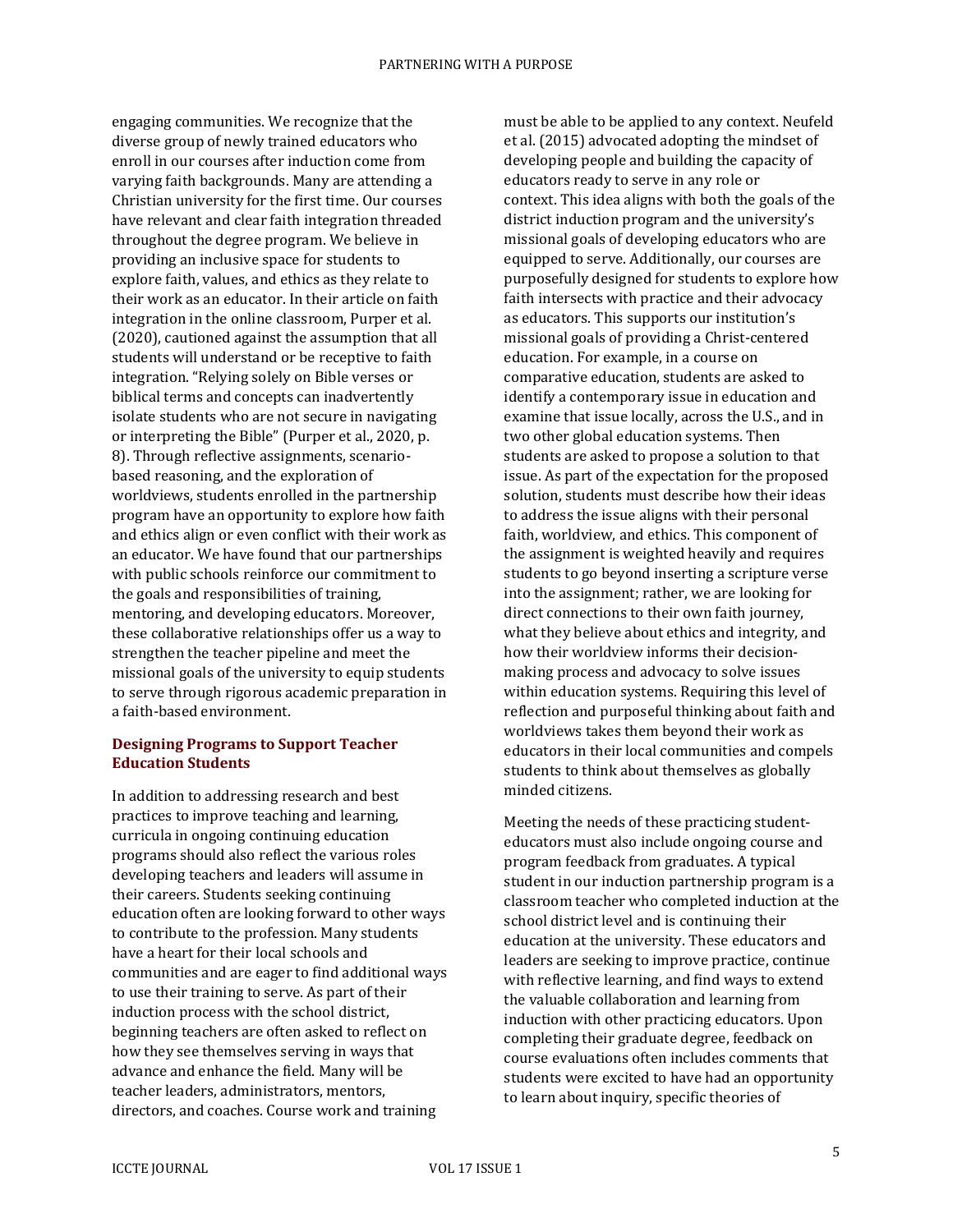teaching and learning, action research, and project-based learning. They appreciate that they learn these concepts while simultaneously working in the classroom. Participants are grateful for the opportunity to build on the learning and success from induction through their coursework at the university. Jessica is a classroom teacher who completed induction and continued her education at the university. When she graduated, she echoed the feedback of many of her peers adding that she was grateful for the opportunity to build on her learning and success from her induction experience through meaningful and relevant university coursework that also embedded faith into practice. She felt that the induction program through the school district and her continuing coursework at the university complemented each other. Jessica's long-term goal is to serve as a teacher leader, engaging colleagues in action research and project-based learning. Ideally, our faculty would like to support Jessica and other teachers through their next professional goals.

The importance of course feedback from students, as described in Duesbery et al. (2019), includes providing an opportunity for students to give feedback mid-course, after each course, and upon degree completion. This feedback is invaluable and guides course improvement and often program changes. Research by Van Ooyik et al. (2021) found that new teachers value the application of the theories and frameworks taught in university courses to their practice. We want students in our master's degree program to tell us if they use the course theories, strategies, and topics as part of their professional practice as classroom teachers. Gathering student feedback regarding content is an important means of acquiring this information. We look to students to help identify gaps in their learning that could be filled through specific course offerings, help us identify targeted topics specific to the issues they are facing, and help us plan for future course offerings.

Our master's program also engages in a regular program review process that ensures meaningful connections between courses, program goals, and course-level objectives. During this process, which assesses the effectiveness and health of the program, solicitation of feedback from external

stakeholders like district partners is essential. Additionally, part of the work of ensuring that our course work is meaningful, relevant, and builds on their skills from induction is maintaining consistent and ongoing contact with partnering induction program leaders to discuss any planned program changes. We are continually engaged in a needs assessment to respond to new teachers and leaders and a constantly evolving profession.

Essential to any degree program, professional development structure, or continuing education offering is the sense of community that grows and develops as students share practice-based learning and growth. Although we do not have a formal cohort model, student educators often know each other from their district induction program or as colleagues from the same school or district. Having space within our university classroom for students to discuss and share their practice and informal opportunities to socialize and connect contributes to the growth of the learning community. Trust (2012) advocated for using technology to provide an environment for continual learning for highly effective and developing educators. The online classroom provides a targeted space to encourage this continual learning practice. Leveraging the digital space to build a professional community and support new teachers and leaders contributes to their professional growth and development. It enhances self-efficacy as these student professionals build confidence through sharing common and complex problems of practice. A study by Greene et al. (2020) asserted that highquality online graduate programs targeted to educators should include content that allows practical learning where students can easily translate theory to practice immediately. The affordability, accessibility, and flexibility of online graduate programs for new educators are attractive for many students; however, within these digital learning spaces, the need for active, relevant, collaborative, and engaging content is essential.

In his work on engaging students in online learning environments, Garrison (2017) applied a constructivist model framework called The Community of Inquiry Framework (CIF). This framework uses three specific dimensions as its foundation. Teaching presence, cognitive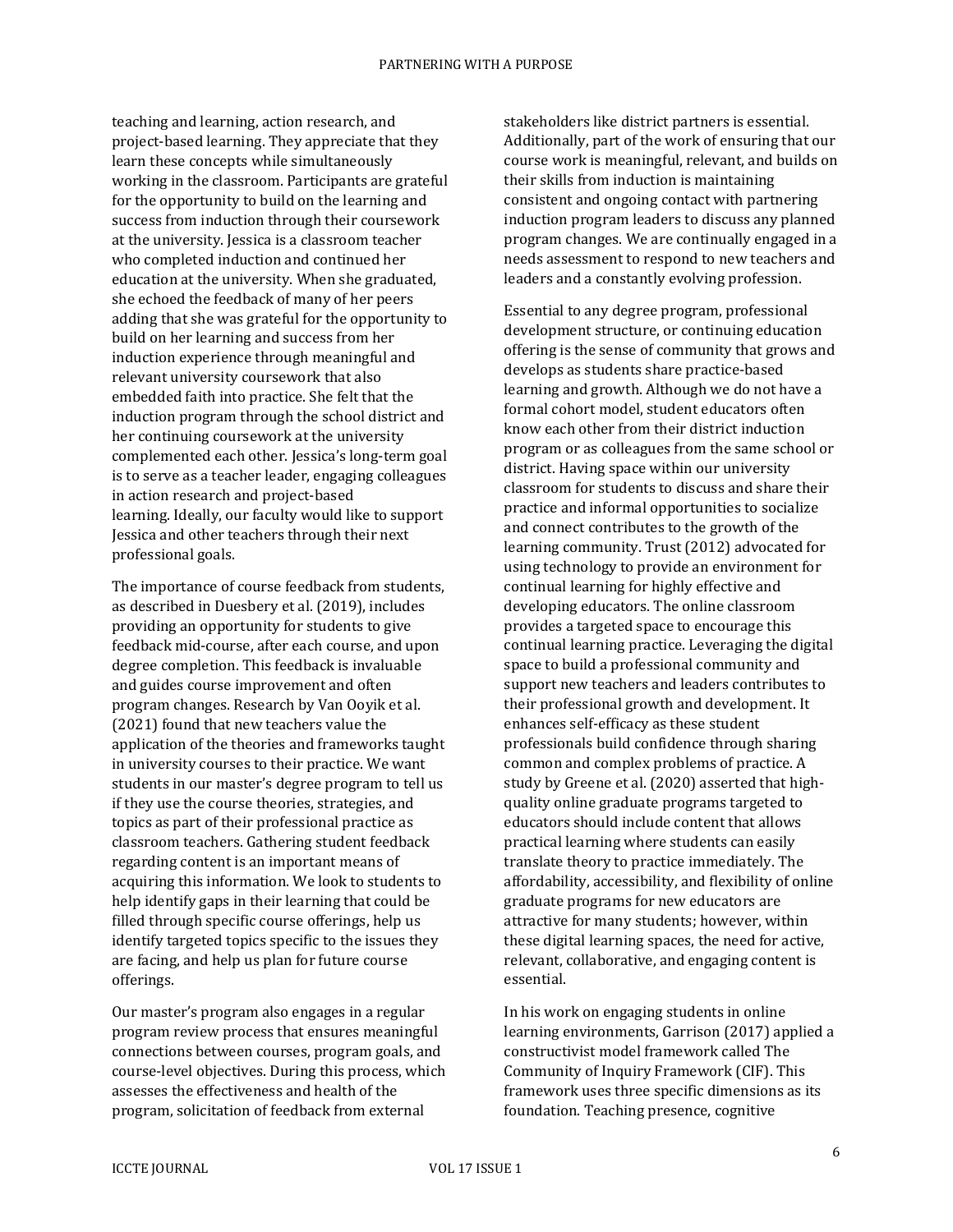presence, and social presence are essential components in this framework. Our online courses are designed with these elements in mind, beginning with the expectation of a teaching presence for all faculty. There are opportunities for engagement and active teaching and learning. Students from induction programs are used to this level of engagement from instructors, and we want them to have a similar experience in our courses. Cognitive presence occurs when students construct meaning through reflection and discussion about practice with peers and faculty. We want to ensure this engagement is evident in our courses. Finally, social presence and the need for a sense of belonging and connection are especially relevant in our courses because these students completed induction programs that encouraged professional collaboration and communication as an essential tool for success. We want to make sure that we continue that practice as students enroll in our courses. We have found a number of strategies particularly helpful in encouraging collaboration and community among teacher-learners in an online environment. Such strategies include:

- The consistent provision of a dedicated digital space for learners to discuss problems and successes in their teaching practice, and evidence-based strategies;
- The fostering of targeted discussions on topics specific to practice;
- The designing of learning experiences that promote opportunities to debrief with other practitioners;
- The provision and prioritizing of time for students to reconnect and socialize through course introductions. Among tools, we have found the most engaging introductions include having student having students post video updates in lieu of written introductions;
- The promotion of practice-based digital book clubs for students to discuss texts in an asynchronous format to accommodate busy schedules; and
- The finding of new ways to celebrate practitioner accomplishments and advancements.

New teachers and leaders also need opportunities for targeted collaboration with faculty. It is common for students in our courses to reach out to faculty for guidance on teaching practice, learning to lead, employment recommendations, and research ideas. Viewing digital portfolios from their district induction experience can help build relationships between classroom teachers and university faculty and can serve as a springboard for future action research projects and lead to opportunities to engage with faculty in research studies both during coursework and beyond. The digital portfolios from induction tell us a story about what they value as educators, topics they are interested in, and how they want to contribute to the profession. Teachers and new leaders need to see themselves as researchers with opportunities to use the tools and strategies they acquired in their induction experience and their continuing education or advanced degree courses. Our partnerships with public school districts have not only helped us focus our work on the needs of new practicing educators but have also fulfilled our institution's missional goals of equipping students to serve through rigorous academic preparation. Our partner districts send us students who are seeking ongoing professional learning to help them solve pertinent and timely issues in the classroom. Our program benefits from hearing about relevant school and classroom issues from student learners and facilitators of induction programs. The ability to be timely and current with our curriculum and instruction is a direct result of our student relationships and ongoing collaboration with our district partners.

#### **Looking Forward**

*The partnership built between the county teacher induction program and our university has been a dynamic one that has evolved to serve the changing trends in education over time. We continue to respond to the needs of our local school districts by tailoring our programs based*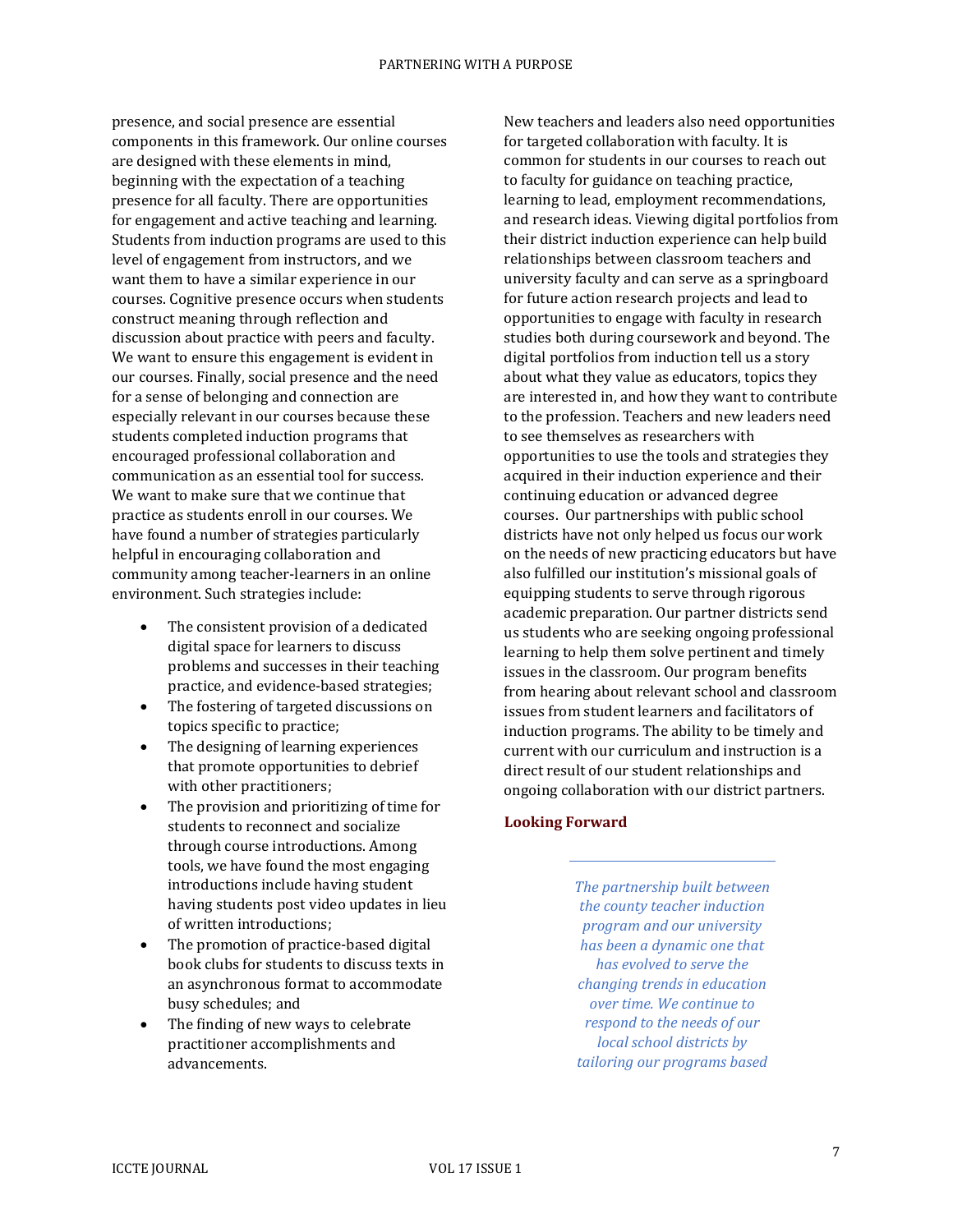#### *on new initiatives emerging for teacher training.*

As a recent example, our partner district recently started offering an induction program for new school administrators similar to the teacher induction program. We plan to offer these administrative induction students block units toward a master's degree, including course work in leadership theory and practice to complete their degree. By engaging with our teacher education students and local education leaders, we hope to continue identifying the needs of our local educators.

Another area for future growth in this partnership is in continuing education for teachers. Although we currently offer only the master's degree pathway for teachers, we are hoping to expand our offerings to include continuing education as a means of meeting local teachers' ongoing professional development needs. Examples of these stand-alone courses might include topics on formative assessment, inclusion strategies for the classroom, and best practices in collaboration. These course offerings would also fill the need for teachers seeking continuing education units to recertify their teaching credential as part of state requirements. Research by Richardson et al. (2019) supported the idea of sustained partnerships between universities and local school districts and describes how these collaborations can help fill the gaps in ongoing professional development opportunities for new teachers. Single session workshops offered by districts can often be supplemented with sustained professional development and specialized certificate opportunities provided by universities. An essential step in this process is to identify areas for ongoing teacher education in the local district, ideally by soliciting information from district leaders about teachers' needs and interests. Through continued collaboration and a focus on the developing needs of new teachers, we desire to continue to offer programs that support and strengthen the teacher pipeline in our community. Our experience has clarified that even entities with different missions can create mutually beneficial partnerships that support new teachers by finding common ground with shared

goals and objectives. Since 2015 over five hundred students who have completed induction and enrolled in our program to successfully finish their degree have gone on to work in their communities as academically prepared, globally minded educators who are equipped to serve.

> *We hope that more faith-based institutions will recognize the value of these partnerships as a means of meeting their mission, sustaining their programs, and strengthening their local educational communities.*

#### **References**

Carver-Thomas, D., & Darling-Hammond, L. (2019). The trouble with teacher turnover: How teacher attrition affects students and schools. Education Policy Analysis Archives, 27(36). https://doi.org/10.14507/epaa.27.3699

Carver-Thomas, D., Leung, M., & Burns, D. (2021). *California teachers and COVID-19: How the pandemic is impacting the teacher workforce*. Learning Policy Institute. https://doi.org/10.54300/987.779

Custos, D., & Reitz, J. (2010). Public-private partnerships. *The American Journal of Comparative Law*, *58*, 555-584. http://www.jstor.org/stable/20744554

Daniels, J., & Gustafson, J. (2016). Faith-based institutions, institutional mission, and the public good. *Higher Learning Research Communications*, *6*(2), 1-11. https://files.eric.ed.gov/fulltext/ EJ1132798.pdf

Duesbery, L., Frizelle, S., Twyman, T., Naranjo, J., & Timmermans, K. (2019). Developing and designing open border teacher education programs: Case studies in online higher education. *Journal of Educators Online*, *16*(1), 1-15. https://www.thejeo.com/archive/2019\_16\_1/due sbery\_frizelle\_twyman\_naranjo\_timmerman

Francois, J. (2020). The relationship between preservice training and teaching self-efficacy for